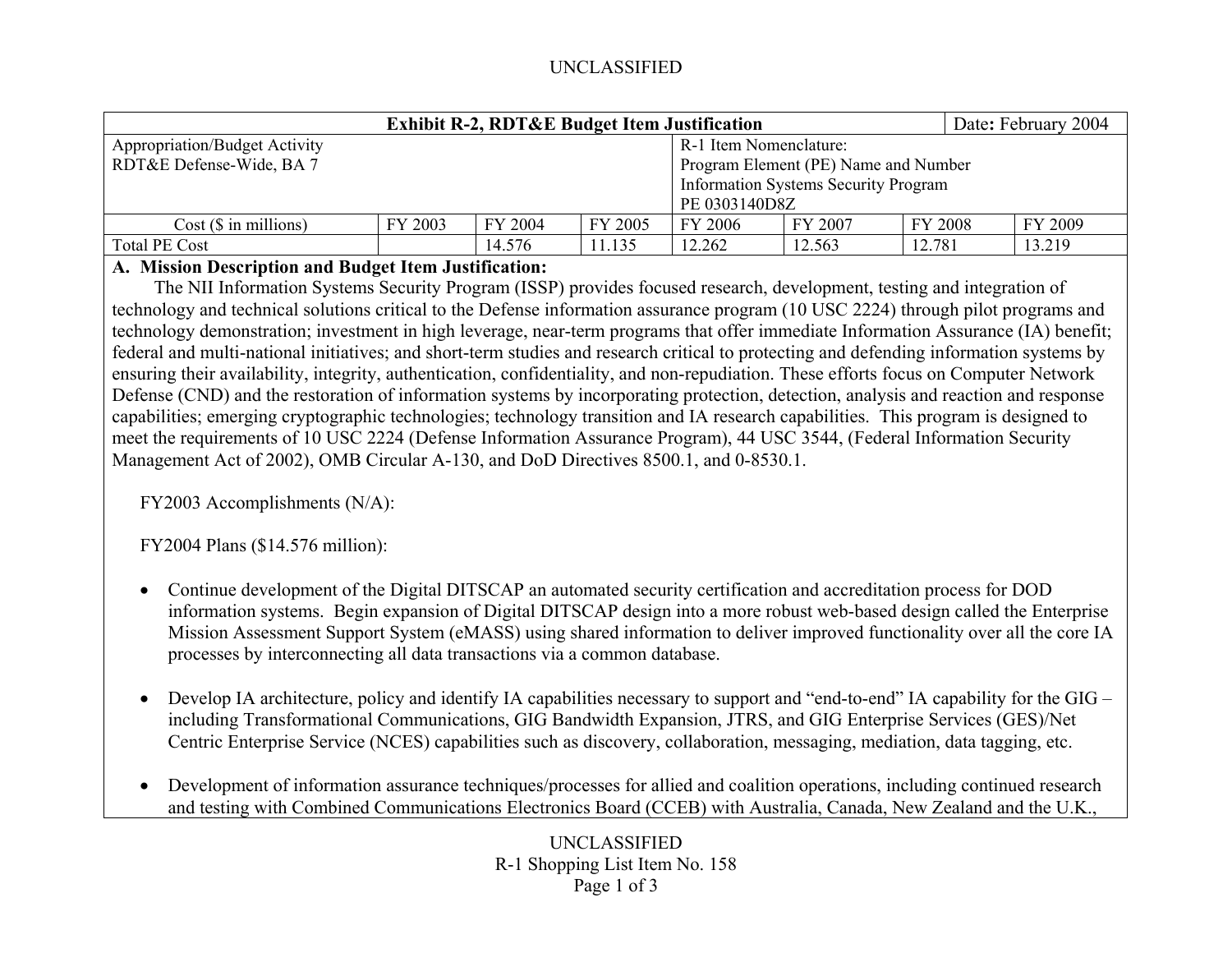## UNCLASSIFIED

the Multinational Interoperability Council (MIC) with Australia, Canada, France, Germany and U.K., and with the international test bed at the Joint Battle Center. Develop alternative network design and security concepts for improved coalition operations.

- IA research process improvement with NSA, Service IA laboratories, and leveraging venture capital models such as In-Q-Tel; development of a Commercial Innovation Integration (CII) process to better leverage commercial research activities for DoD Information Assurance.
- $\bullet$  PKI and PKE. Exploration of design alternatives to current PKI tokens (PC and SmartCard) for the tactical and classified environment. Analysis of design and policy changes needed for multiple security domain tokens (one token for both unclassified/classified use). Support for software development necessary to enable mission critical programs for use with PKI. Continue support for the Defense Cross-credentialing Information System (DCIS) pilot, which is focused on identifying and resolving interoperability issues between the electronic credentials of the Defense Department and its commercial partners.
- • Support for improved detection of the "insider threat" (DPG 04 task). Research and Analysis of new and enhanced attribution and trace back tools on enterprise level (local enclave through Service CERT to DoD CERT/JTF-CNO). Develop design requirements for improved auditing capabilities to identify, alert and analyze anomalous insider activities.
- $\bullet$  Research and analyze enhanced Computer Network Defense (CND), vulnerability management and situational awareness tools that can be used and integrated throughout the DoD enterprise.

FY2005 Plans (\$11.135 Million):

- $\bullet$  Continue development of eMASS into a deployed enterprise information assurance management tool. Develop capability to map IA policy to IA metrics to standard validation methods; standardize and integrate IA processes (traceability, resourcing, vulnerability management, ports and protocols management, incident management, and decision support); integrate the C4ISR architectural overlay into IA data exchange standards.
- $\bullet$  Continue development of IA architecture, policy and identify IA capabilities necessary to support and "end-to-end" IA capability for the GIG – including Transformational Communications, GIG Bandwidth Expansion, JTRS, and GIG Enterprise Services (GES)/NetCentric Enterprise Service (NCES) capabilities such as discovery, collaboration, messaging, mediation, data tagging, etc.